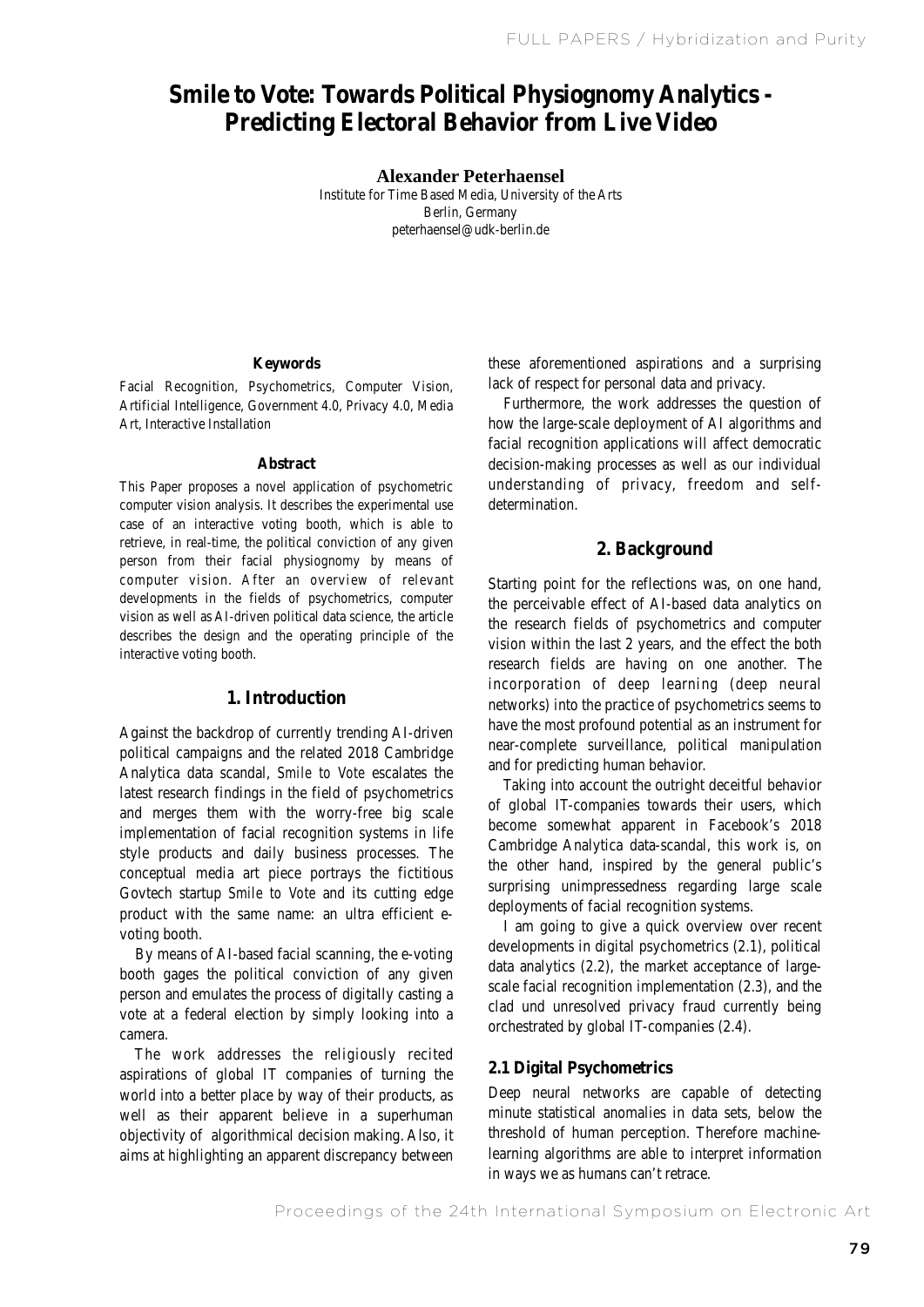Kosinski et al described already in 2013 the minute identification of political convictions by psychometrically analyzing social media datafootprints. They showed to be able to determine personality traits by analyzing not more than Facebook "Likes". Political conviction could be correctly determined with 85% accuracy. [Kosinski et al, 2013]

 In 2017 several papers described methods to determine personality traits by means of automated psychometric computer vision analysis of social media profile photos:

 Cristina Segalin et al concentrated on the automated evaluation of photos with regard to the personal traits Extraversion and Neuroticism. They also compared the accuracy of the machine's assessments with those of humans. They summarized: "The results show that computer-based classifications are significantly more accurate than averaged human-based classications for these two traits." [Segalin et al, 2017]

 Yilun Wang and Michal Kosinski not only showed that "faces contain much more information about sexual orientation than can be perceived and interpreted by the human brain", but also, that computer vision systems based on deep neural networks are capable of predicting the sexual orientation of a person with higher accuracy than humans. [Wang, Kosinski, 2017]

#### **2.2 Political Data Analytics & Micro Targeting**

Personal profiles extracted from social-media footprints are used by political parties and other interest groups to optimize their odds at winning elections. Even in modern democracies, in which the protection of the citizens' freedom and privacy supposedly are reason of state, the use of micro targeting by political parties can be observed. In psychographic-based micro targeting, different data sets are combined to derive high resolution profiles of political conviction. Depending on legal situation and quality of the used data sets, the resulting profiling can be accurate down to the individual voter. The two most prevalent use cases of micro targeting in political campaigns are:

A) Personalized digital campaign advertisement

Matching their calculated personal profiles, individual users can be targeted with personalized campaign advertisements on the internet. Brian Swhichkow has shown that the needed tools for individually targeting internet users is readily available for everybody at very low cost and convenient ease of use. [Swhichkow, 2014]

 The potency and granularity of such tools can, for example, be gaged by the targeting options listed on the Facebook Advertiser Help Center. (see Table 1)

- What people share on their timelines
- Apps they use
- Ads they click
- Pages they engage with
- Activities people engage in on and off Facebook related to things like their device usage, purchase behaviors or intents and travel preferences
- Demographics like age, gender and location
- The mobile device they use and the speed of their network connection

Table 1: Detailed targeting options in the Facebook Advertiser Help Center [1]

In the wake of Facebook's 2018 Cambridge Analytica data scandal, an Email from May 2014 surfaced, sent by Dr Aleksandr Kogan [2] to Christopher Wylie [3]. In it Dr. Kogan described an ever more granular "shopping list" of predictable personality traits available for targeting. (see Table 2)

- openness
- consciousness
- extraversion
- agreeableness
- neuroticism
- life satisfaction
- iq
- political views = conservative?
- political views = liberal?
- political views = uninvolved?
- political views = libertarian?
- religion (categorical)

Table 2: Selection of more granular targeting options, offered to Cambridge Analytica by Dr. Aleksandr Kogan in May 2014 [4]

It is interesting to note, that none of the six major political parties currently elected in the German German federal parliament (Bundestag) have publicly declared to waive the use of digital campaign advertisements based on micro targeting. [Linder, 2017]

#### B) Optimization of door to door campaigning

Electorate profile data can be projected onto maps to optimize door to door campaigning. Route optimization can be based on profitability calculation, predicting expectable conversion rates of undecided voters in a specific area.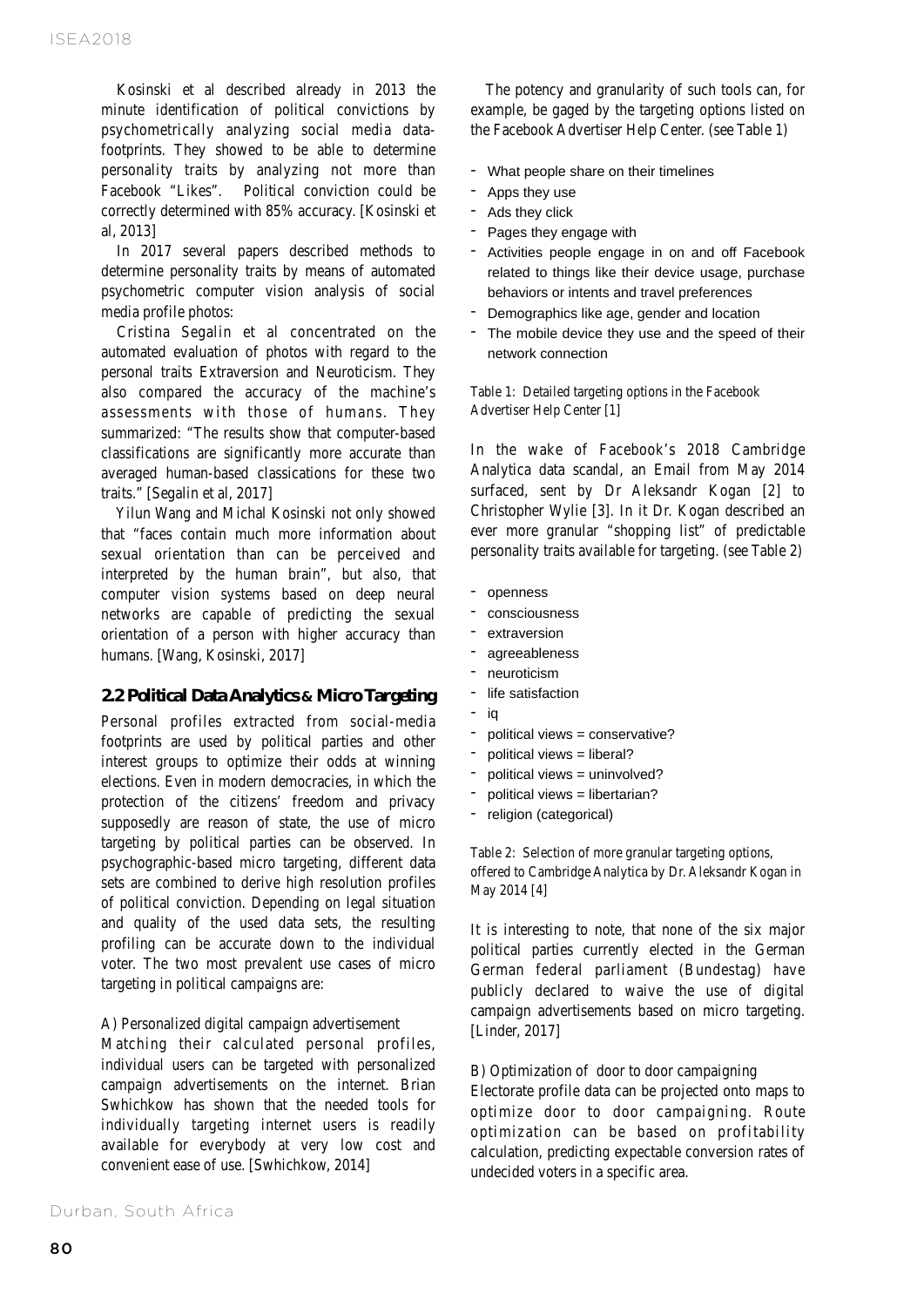As an example the company Cambridge Analytica "from July 2016 on […] provided election workers of the Trump campaign with an App, with which they could identify the political conviction as well as the personality type of residents of a specific house." "The election workers also had conversation guidelines matching the personality type of the resident." (Author translation) [Grassegger, Krogerus, 2016]

 During the federal election campaign 2017 in Germany, the Christian Democratic Union of Germany (CDU) deployed an app called "Connect17". The CDU party head quarters went on record with the statement: "Via the Deutsche Post Direkt GmbH we have bought a potential analysis [data set] on the level of street accuracy. That means, that the statistical probability, with which the CDU will be voted for, has been calculated for a residential block." (Author translation) [Keller, 2017]

 Because of a data breach on the Website of the Free Democratic Party (FDP), the precision of the party's micro targeted campaigning during the German federal election campaign 2017 was revealed. Simon Hegelich, of the Technical University Munich, analyzed the erroneously exposed electioneering tool and noted: "On a map one can zoom in so far (in the big cities), that one gets displayed the likelihood of 60% or 80% whether the inhabitants of individual houses are FDPvoters." (Author translation) [Hegelich, 2017]

# **2.3 Market Acceptance of Facial Recognition**

Facial recognition technology is currently being deployed extensively for the mass market. The potent feature is conveniently implemented in practical use cases, which facilitate mundane daily tasks.



Fig 1. Video still from Apple's iPhone X Commercial, visualizing functionality of Face ID, September 2017 [5]

 In September 2017, the IT company Apple implemented a technology, called Face ID, in their latest smartphone iPhone X. Face ID creates high resolution physiognomical data sets of their users'

faces by means of a camera and depth sensors. Physiognomical analysis hereby becomes a hip lifestyle product. [6]

 Similar to one of Apple's proposed use cases, in which users can identify themselves for business transactions using Face ID on their iPhone X, it is now possible in China to pay in fast food restaurants with just a gaze into a camera. Also in September 2017, Alibaba's facial recognition system "Smile to Pay" saw a large-scale roll out as an identification method for payment processes. [7]



Fig 2. Video still from Alibaba's Smile to Pay Commercial, "Look up at the camera to authenticate your payment", September 2017 [8]

Surprisingly, there is currently no indication of client refusal to use these products and services due to privacy concerns.

# **2.4 Large-Scale Privacy Fraud and**

#### **Unprosecuted Mass Surveillance**

Despite claiming the opposite, the surveillance and data-collection practices of IT-companies, whose business models are based on micro-targeted advertisement, present an enormous breach of privacy laws in both Germany and Europe. This becomes evident in the light of recent revelations during Facebook's 2018 Cambridge Analytica data scandal. Neither are users asked for their consent to be surveilled, spied upon and psychometrically analyzed, nor are the users given the possibility to gain a comprehensive overview of all the data that have been associated with them.

 In his testimony before the U.S. Congress, Mark Zuckerberg claimed, that "The information that we collect, you can choose to have us not collect. You can delete any of it" [9].

 In contrast to this statement stands Facebook's proven practice to collect as much data as possible on any internet user - no matter if he or she has a Facebook account - and aggregate these data in so called "shadow profiles". Facebook's Methods to harvest these shadow data include, amongst others: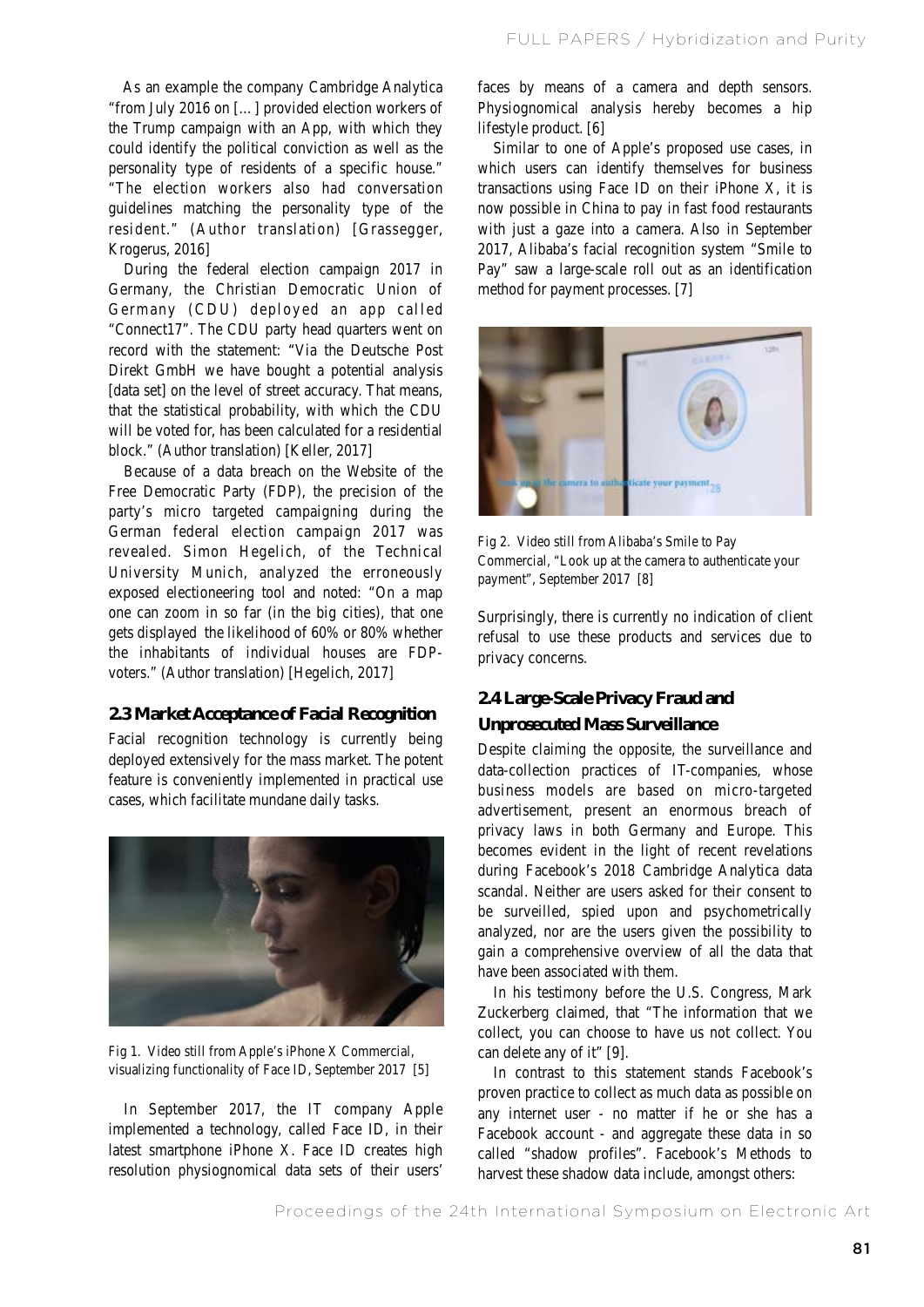A) Third-party tracking by means of "Like" buttons and other browser fingerprinting techniques [Englehardt, Narayanan, 2016].

 B) Cross-referencing electronic address books of anybody who uploads her/ his address book to any of face book's services (see the 6 million user data breach in 2013 [10]).

 C) Scraping meta data from users' activity unassociated with Facebook services, like calling and texting on android phones [Gallagher, 2018].

 A complete summary of all data that Facebook has associated with a user - including aggregated and derived meta data - is not offered by the company. This leaves no way to monitor a termination of data collection or the deletion of user-associated data, contrary to what Mr. Zuckerberg has suggested. The fact that it is not possible to access one's so called "shadow profile", poses a massive constraint of basic civil rights. Title 2, article 8 of the Charter of Fundamental Rights of the European Union, entitled "Protection of personal data", states: *"(1) Everyone has the right to the protection of personal data concerning him or her. (2) Such data must be processed fairly for specified purposes and on the basis of the consent of the person concerned or some other legitimate basis laid down by law. Everyone has the the right of access to data which has been collected concerning him or her, and the right to have it rectified."*[11]

 It remains yet to be seen as to when and how Europe's executive and judicial powers will respond to this continually abolishing of privacy.

## **3. Smile to Vote**

Under the impression of above mentioned observations, the installation *Smile to Vote* pursues two thematic leitmotivs, which solidify in an interactive experience.

 Firstly, the consequent application of computervision analysis on political conviction.

 Secondly, the application of the "Smile to pay" principle on the process of casting a vote at an election.

#### **3.1 Installation Setup**

The installation is comprised of a voting booth equipped with camera, screen, computer and printer (see Fig 3). The computer is running the *Smile to Vote* - software.



Fig 3. CG-visualization of the *Smile to Vote* voting booth, 2017, ©Alexander Peterhaensel

#### **3.2 The Smile to Vote - Software**

Building on the basis of Wang and Kosinski [Wang, Kosinski, 2017], the *Smile to Vote* - software employs AI-based computer vision analysis to gage the facial characteristics of a person and compare them to photo datasets, which have been classified by political conviction. By using a deep neural network, that has been trained on photos of people who's party membership and political affiliation are unequivocal, it becomes possible to deduce, in real time, the political conviction from the face of any given person, that is captured by the camera. (see Fig 4)



Fig 4. Similarity comparison of facial physiognomy profiles in the *Smile to Vote* - software, 2017, ©Alexander Peterhaensel

 The software is programmed in Unity and uses functionalities of OpenCV [12] for face detection and face recognition.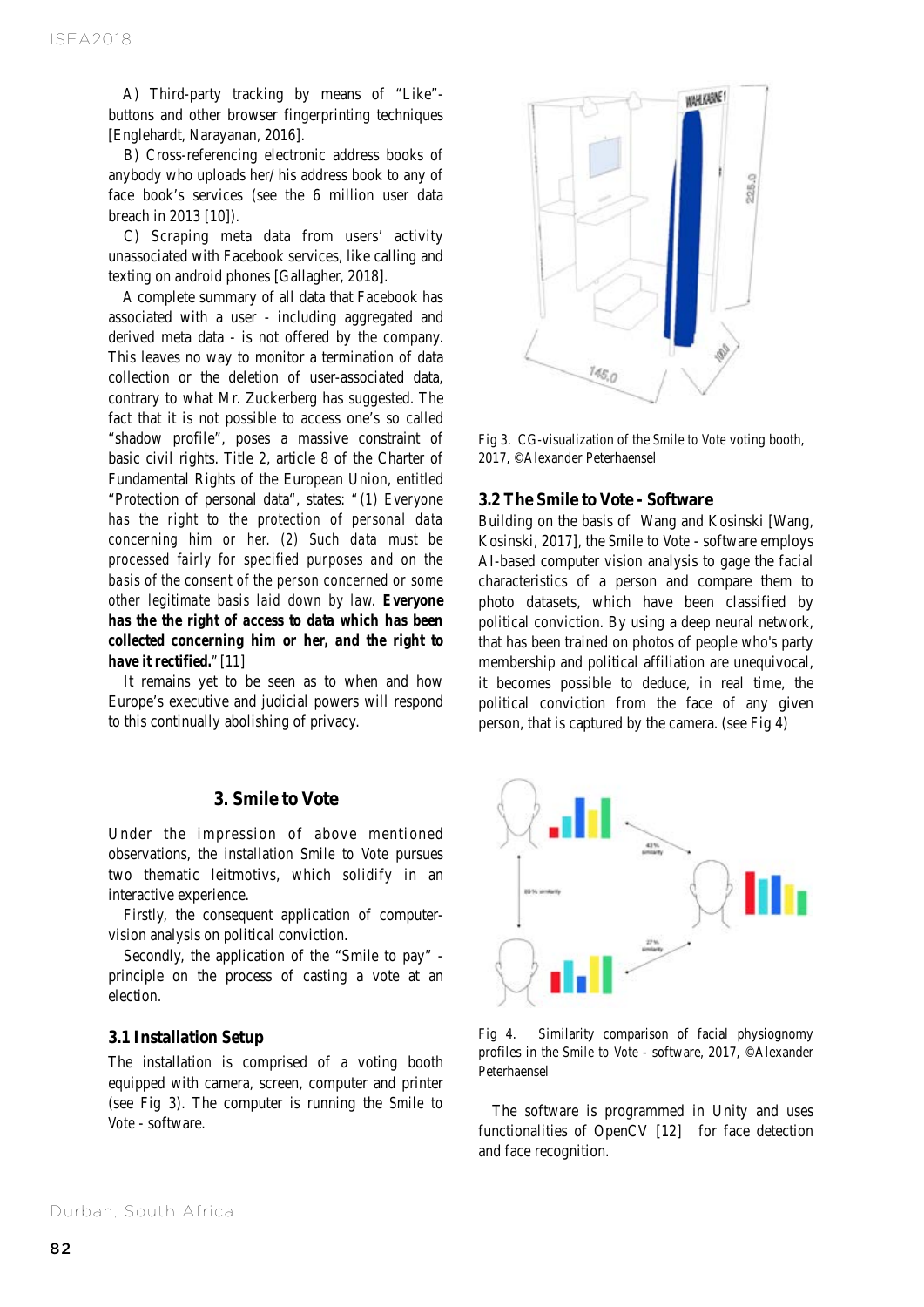First, the pre-trained OpenCV algorithm searches for faces in the live video feed. A soon as a face is detected, the cropped area of the video image gets compared with the trained data set of party members and election candidates. The physiognomical congruency between the voter and eligible parties is derived in percent and displayed as a bar chart on the screen.

 The software is built on an open and flexible architecture in order to permit for the representation of all kinds of different electoral processes. This paper describes the localized use case for the german electoral system, which features two votes per voter [13].

 For possible upcoming German federal elections, the neural network for physiognomical recognition is currently trained with two data sets:

 Data set A contains all top candidates of all parties and is relevant for the calculation of the primary vote.

 Data set B contains all candidates of all parliamentarians currently elected in the German Bundestag. This data set is relevant for the calculation of the secondary vote. All photos of the members of the German Bundestag are retrievable from the Bundestag website. [14]

 The used approach is still experimental to that end that, due to data protection and privacy regulations, the used deep neural networks can currently only be trained with a relatively small data set. A large scale photo database with meta data of political conviction does not exist in Europe (so far). The herein proposed method could potentially be used for creating such a database. Expectable future advancements in the efficiency of deep neural networks and an enhancement regarding the possible use of small data sets, would foster the presented use case and would allow for an even more robust performance.

#### **3.3 Process of Vote-Casting**

Step 1: Triangulation. As soon as a person steps in front of the screen, the system awakens. The person's face is tracked by *Smile to Vote*'s computer vision and triangulated. The person is asked to look into the camera to cast her or his vote.

 Step 2: Physiognomy scanning. The person's face is scanned and physiognomically measured. (see Fig 5)

 Step 3: Psychometric analysis. The system then analyses the characteristic facial feature data set and calculates the person's political conviction. In order to achieve this, a deep-learning algorithm compares the person's facial physiognomy with characteristic



Fig 5. Screen shot of the *Smile to Vote* - software, Physiognomy scanning, 2017, ©Alexander Peterhaensel

physiognomy traits of all political parties eligible for election. The system, thus, is capable to derive the person's concordance with political parties in percent. To facilitate the German electoral process, the primary and secondary vote are derived form the voter's face in a two pass analysis; using data set A for the first pass and and data set B for the second pass.

 Step 4: Vote registration. The installation emulates the immediate registrations of the person's vote in the central registry of an electoral commission. The voter is informed on the screen about the successful cast of her/his vote and receives a printed receipt. (see Fig 6)

The whole process takes about one minute.



Fig 6. Screen shot of the *Smile to Vote* - software, Registration of vote, 2017, ©Alexander Peterhaensel

# **3.4 Localized Versions of the Software**

The software can be localized for different countries and electoral systems. All that is needed, are the photos of the electoral candidates.

 Currently the *Smile to Vote* - software exists in 3 versions:

- 2019 European Parliament Elections
- 2018 German Federal Elections
- 2018 German Bavarian State Elections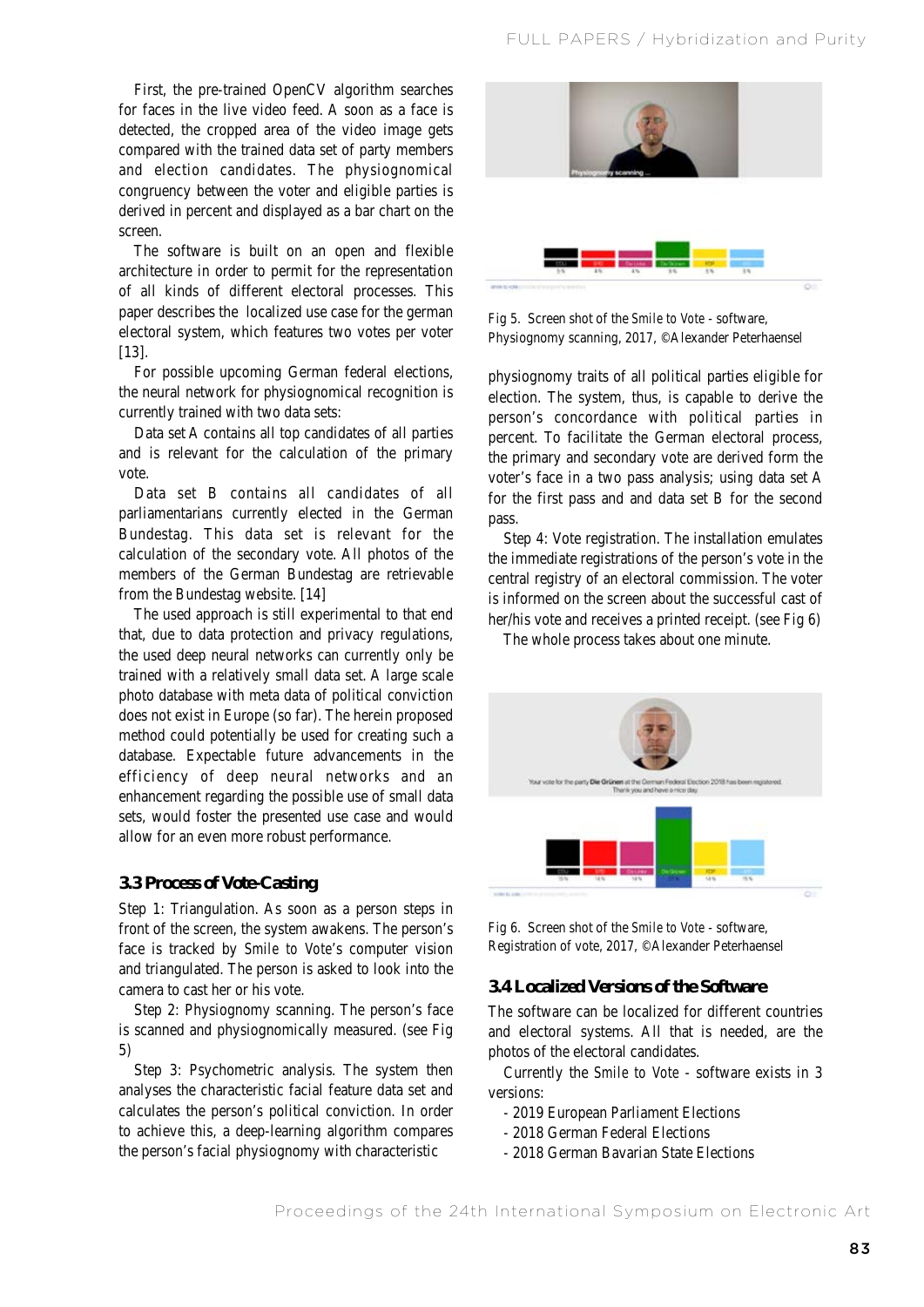# **Conclusion**

This paper proposed a novel use case of psychometric computer-vision analysis on the basis of deep neural networks for the automated real-time retrieval of political convictions from facial physiognomy. It gave a brief overview over relevant developments in the fields of psychometrics, computer vision as well as AI-driven political data science. Furthermore, the article described the setup as well as the functionality of an experimental prototype, which deploys the proposed methodology as an interactive e-voting booth. The essential novelty of the described installation is the real-time realization of psychometric analysis of a live-video feed.

 Especially the real-time capability of the herein proposed method contains enormous hazard potential for privacy, since it could be easily and seamlessly implemented in already existing surveillance infrastructures. Conceivable is a dystopian use case of permanent real-time gaging of political convictions of huge masses of people - if not entire populations.

 Interaction with the *Smile to Vote* - voting booth translates the complex ramifications of delegating decision making to IT systems into an aesthetic experience and therefore makes these ramifications immediately tangible and intuitively comprehensible for the recipient. The work confronts us with the implications for political processes as well as for our understanding of self-determination and freedom of will, once predictability of our very behavior through IT systems becomes ubiquitous.

 The presented use case is merely a first step in a novel field of research. Many new research questions have already arisen. Next steps of my work will deal with the optimization of data models for the machine learning modules as well as an improvement of the computer vision's accuracy. Apart from producing more localizations of the installation, also the evaluation of user feedback from different cultural backgrounds appears to be of high interest.

# **Acknowledgements**

I would like express my gratitude to Prof. Anna Anders, Julian Netzer and Christopher Höhn for their generous input and feedback. Also, I would like to thank the anonymous reviewers of this paper.

## **References**

- [1] https://www.facebook.com/business/help/ 182371508761821?helpref=faq\_content, Retrieved Jan 20, 2018
- [2] Lecturer at the the Department of Psychology at the University of Cambridge, who harvested data from Facebook users and sold these to Cambridge Analytica  $[4]$
- [3] Former employee at Cambridge Analytica, who played a vital role in revealing Facebook's improper sharing of user data with Cambridge Analytica [4]
- [4] https://www.nytimes.com/2018/03/17/us/politics/ cambridge-analytica-trump-campaign.html, Retrieved March 21, 2018
- [5] https://www.youtube.com/watch?v=K4wEI5zhHB0, Retrieved Jan 20, 2018
- [6] https://www.apple.com/newsroom/2017/09/the-futureis-here-iphone-x/, Retrieved Jan 20, 2018
- [7] https://www.cnbc.com/2017/09/04/alibaba-launchessmile-to-pay-facial-recognition-system-at-kfcchina.html, Retrieved April 15, 2018
- [8] https://www.youtube.com/watch?v=f-NIAUhU2E0, Retrieved Jan 20, 2018
- [9] https://www.washingtonpost.com/news/the-switch/wp/ 2018/04/11/transcript-of-zuckerbergs-appearancebefore-house-committee/, Retrieved April 15, 2018
- [10] https://www.facebook.com/notes/facebook-security/ important-message-from-facebooks-white-hatprogram/10151437074840766?\_fb\_noscript=1, Retrieved April 15, 2018
- [11] http://eur-lex.europa.eu/legal-content/EN/TXT/ HTML/?uri=CELEX:12012P/TXT&from=EN, Retrieved April 15, 2018
- [12] opencv.org
- [13] h t t p s : //e n . w i k i p e d i a . o r g / w i k i / Electoral\_system\_of\_Germany, Retrieved April 15, 2018
- [14] https://www.bundestag.de/abgeordnete, Retrieved Jan 20, 2018

## **Bibliography**

- Englehardt, S & Narayanan, A (2016). *Online Tracking: A 1-million-site Measurement and Analysis*. Proceedings of the 2016 ACM SIGSAC Conference on Computer and Communications Security. 10.1145/2976749.2978313
- Gallagher, S. (2018). *Facebook scraped call, text message data for years from Android phones*, Retrieved April 12, 2018 from https://arstechnica.com/informationtechnology/2018/03/facebook-scraped-call-textmessage-data-for-years-from-android-phones/
- Grassegger, H. & Krogerus, M. (2016). *Ich habe nur gezeigt, dass es die Bombe gibt.* Das Magazin N°48, Retrieved Jan 20, 2018 from https:// www.dasmagazin.ch/2016/12/03/ich-habe-nur-gezeigtdass-es-die-bombe-gibt/